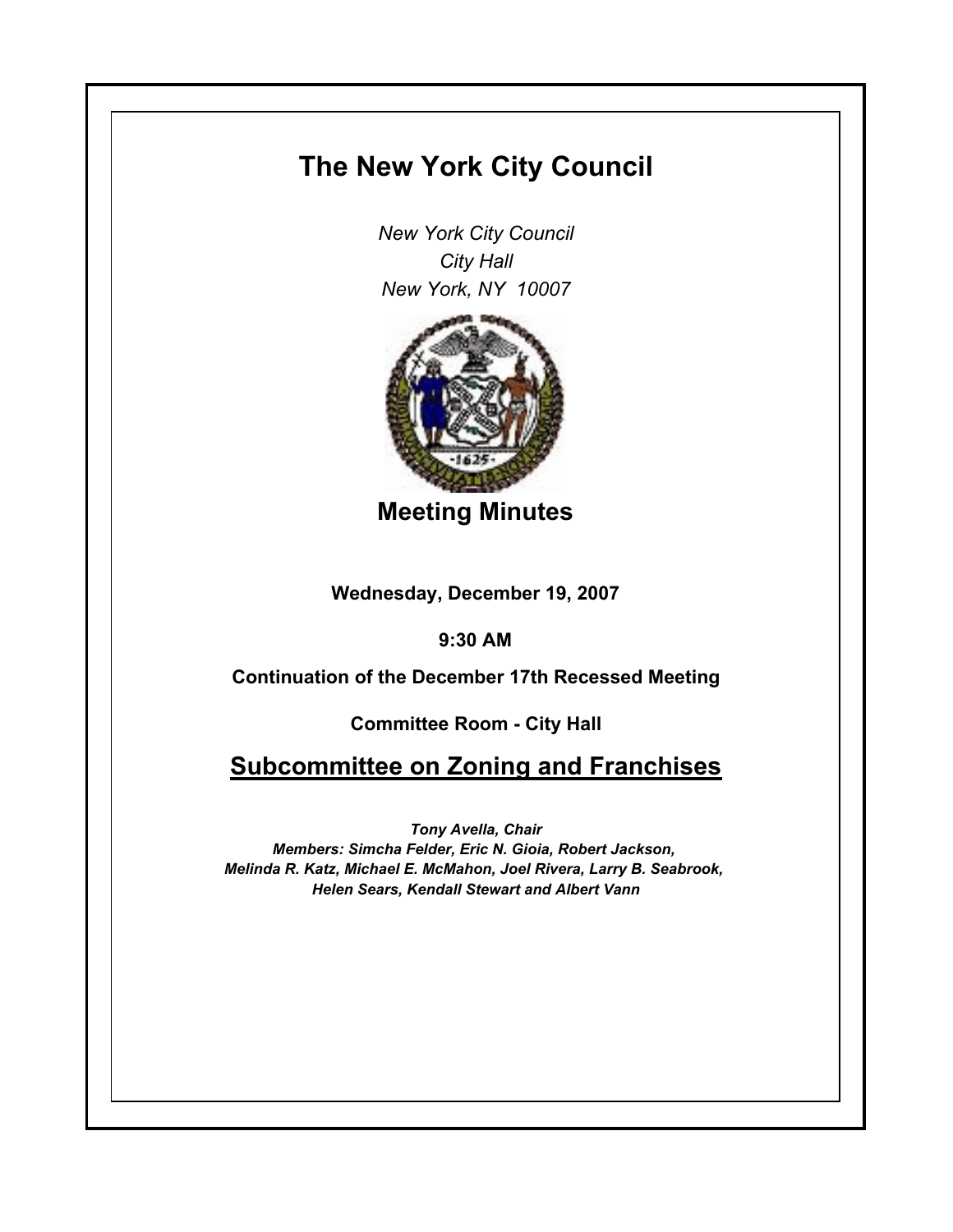| Roll Call                                                                                                                                                                                                                                              |                                                                                                                                         |                                                                                                                                                                                                                                                                                    |  |
|--------------------------------------------------------------------------------------------------------------------------------------------------------------------------------------------------------------------------------------------------------|-----------------------------------------------------------------------------------------------------------------------------------------|------------------------------------------------------------------------------------------------------------------------------------------------------------------------------------------------------------------------------------------------------------------------------------|--|
|                                                                                                                                                                                                                                                        | <b>Present, Avella, Felder, Gioia, Jackson, Katz, Rivera, Seabrook, Sears, Stewart and Vann</b>                                         |                                                                                                                                                                                                                                                                                    |  |
|                                                                                                                                                                                                                                                        | Medical, McMahon                                                                                                                        |                                                                                                                                                                                                                                                                                    |  |
|                                                                                                                                                                                                                                                        | Other Council Members Attending: Mendez, Barron, Comrie, Brewer, Dickens, Gonzalez,<br>Palma, Martinez, Garodnick and Ignizio           |                                                                                                                                                                                                                                                                                    |  |
| LU 0628-2007                                                                                                                                                                                                                                           | Application no. 20075254 TCM, pursuant to §20-226 of the                                                                                |                                                                                                                                                                                                                                                                                    |  |
|                                                                                                                                                                                                                                                        | Administrative Code of the City of New York, concerning the                                                                             |                                                                                                                                                                                                                                                                                    |  |
|                                                                                                                                                                                                                                                        | petition of BacBars Group LLC, to establish, maintain and operate                                                                       |                                                                                                                                                                                                                                                                                    |  |
|                                                                                                                                                                                                                                                        | an enclosed sidewalk café located at 533 Hudson Street, Borough<br>of Manhattan, Council District no. 3. This application is subject to |                                                                                                                                                                                                                                                                                    |  |
|                                                                                                                                                                                                                                                        | review and action by the Land Use Committee only if called-up by                                                                        |                                                                                                                                                                                                                                                                                    |  |
|                                                                                                                                                                                                                                                        | vote of the Council pursuant to Rule 11.20b of the Council and                                                                          |                                                                                                                                                                                                                                                                                    |  |
|                                                                                                                                                                                                                                                        | §20-226(g) of the New York City Administrative Code.                                                                                    |                                                                                                                                                                                                                                                                                    |  |
|                                                                                                                                                                                                                                                        | Attachments:                                                                                                                            | Hearing Transcript - Zoning 11/26/07, Hearing Transcript - Zoning 12/6/07,<br>Hearing Testimony - Zoning 12/6/07, Hearing Transcript - Zoning 12/17/07,<br>Hearing Transcript - Land Use 12/18/07, Hearing Transcript - Zoning<br>12/19/07, Hearing Transcript - Land Use 12/19/07 |  |
|                                                                                                                                                                                                                                                        | This Land Use Application was Hearing Held by Committee                                                                                 |                                                                                                                                                                                                                                                                                    |  |
|                                                                                                                                                                                                                                                        | Attachments:                                                                                                                            | Hearing Transcript - Zoning 11/26/07, Hearing Transcript - Zoning 12/6/07,<br>Hearing Testimony - Zoning 12/6/07, Hearing Transcript - Zoning 12/17/07,<br>Hearing Transcript - Land Use 12/18/07, Hearing Transcript - Zoning<br>12/19/07, Hearing Transcript - Land Use 12/19/07 |  |
|                                                                                                                                                                                                                                                        | A motion was made that this Land Use Application be Approved by Subcommittee<br>approved by Roll Call.                                  |                                                                                                                                                                                                                                                                                    |  |
| Affirmative, 10 -                                                                                                                                                                                                                                      |                                                                                                                                         |                                                                                                                                                                                                                                                                                    |  |
|                                                                                                                                                                                                                                                        |                                                                                                                                         | Avella, Felder, Gioia, Jackson, Katz, Rivera, Seabrook, Sears, Stewart and<br>Vann                                                                                                                                                                                                 |  |
|                                                                                                                                                                                                                                                        | Medical, $1 -$                                                                                                                          | McMahon                                                                                                                                                                                                                                                                            |  |
| LU 0634-2007<br>Uniform Land Use Review Procedure application no. C 070495<br>ZMM, submitted by Columbia University, pursuant to Sections<br>197-c and 201 of the New York City Charter, for an amendment of<br>the Zoning Map, Section No. 5c and 6a. |                                                                                                                                         |                                                                                                                                                                                                                                                                                    |  |
|                                                                                                                                                                                                                                                        | Attachments:                                                                                                                            | Hearing Testimony, Hearing Transcript - Zoning 12/17/09, Hearing<br>Transcript - Zoning 12/19/07, Hearing Transcript - Land Use 12/19/07                                                                                                                                           |  |
|                                                                                                                                                                                                                                                        | This Land Use Application was Hearing Held by Committee                                                                                 |                                                                                                                                                                                                                                                                                    |  |
|                                                                                                                                                                                                                                                        | <b>Attachments:</b>                                                                                                                     | Hearing Testimony, Hearing Transcript - Zoning 12/17/09, Hearing<br>Transcript - Zoning 12/19/07, Hearing Transcript - Land Use 12/19/07                                                                                                                                           |  |
|                                                                                                                                                                                                                                                        | approved by Roll Call.                                                                                                                  | A motion was made that this Land Use Application be Approved by Subcommittee                                                                                                                                                                                                       |  |